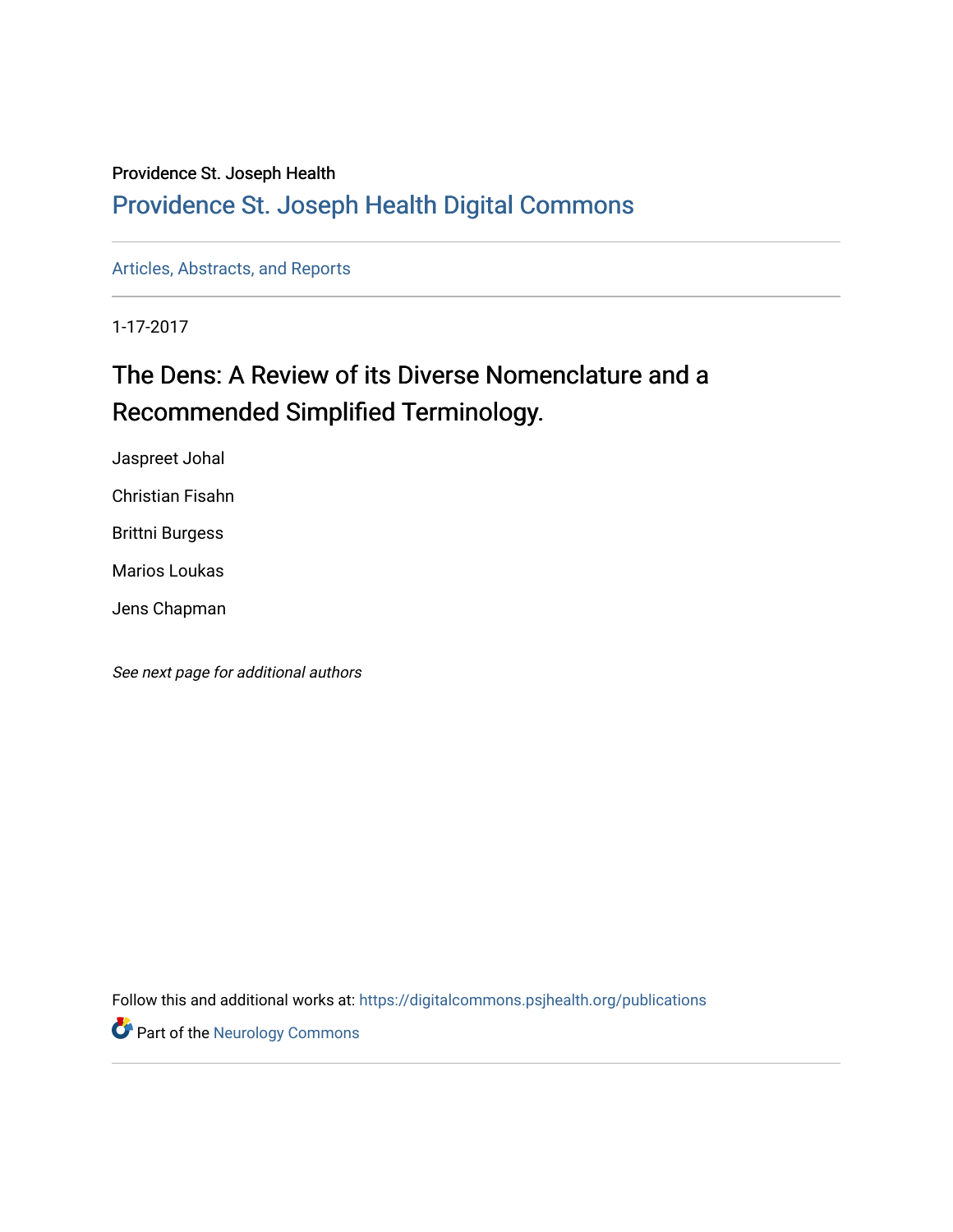#### <span id="page-1-0"></span>Authors

Jaspreet Johal, Christian Fisahn, Brittni Burgess, Marios Loukas, Jens Chapman, Rod J Oskouian, and R Shane Tubbs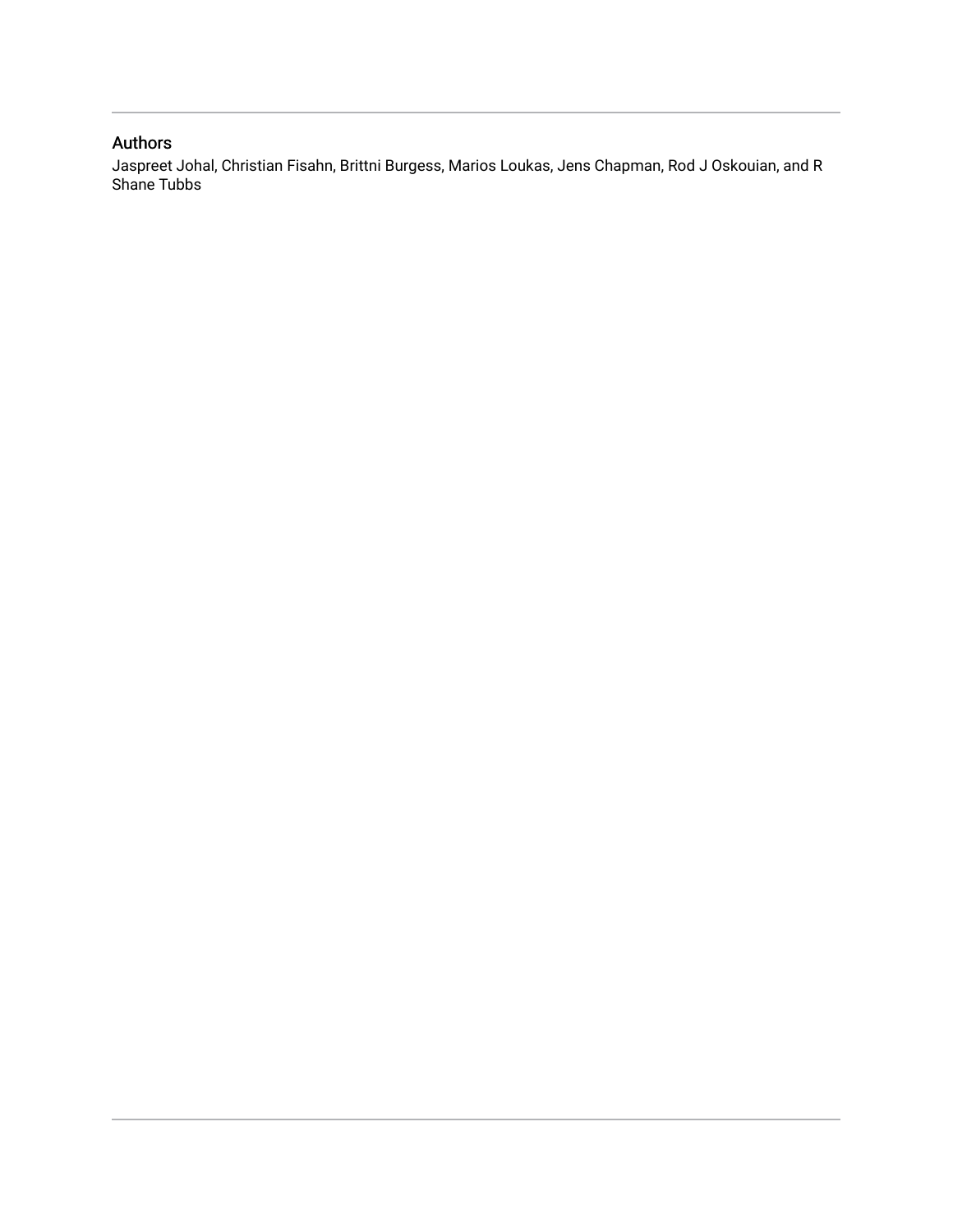# **The Dens: A Review of its Diverse Nomenclature and a Recommended Simplified Terminology**

[Jaspreet](http://www.cureus.com/users/33027-jaspreet-johal) Johal  $^1$  , [Christian](http://www.cureus.com/users/27575-christian-fisahn) Fisahn  $^2$  , Brittni [Burgess](http://www.cureus.com/users/23014-brittni-burgess)  $^3$  , Marios [Loukas](http://www.cureus.com/users/19682-marios-loukas)  $^1$  , Jens [Chapman](http://www.cureus.com/users/18275-jens-chapman)  $^4$  , Rod J. Oskouian <sup>5</sup>, R. [Shane](http://www.cureus.com/users/19677-r-shane-tubbs) Tubbs <sup>6</sup>

1. Department of Anatomical Sciences, St. George's University School of Medicine, Grenada, West Indies 2. Orthopedic Surgery, Swedish Neuroscience Institute 3. Seattle Science Foundation 4. Orthopedics Spine Surgery, Swedish Neuroscience Institute 5. Neurosurgery, Complex Spine, Swedish Neuroscience Institute 6. Neurosurgery, Seattle Science Foundation

 **Corresponding author:** Christian Fisahn, christian.fisahn@swedish.org Disclosures can be found in Additional Information at the end of the article

### **Abstract**

Pathology of the dens, such as fractures, demands precise terminology so that communication between physicians are succinct, diagnoses are accurate, and treatment strategies exact. This review aims to summarize the various terms used to describe the parts of the dens and recommend the ideal terminology. Using standard search engines, English language publications were searched for the many terms used to describe parts of the dens. A multitude of terms was identified with many demonstrating overlaps. Terms identified included apex, tip, apicodental, subdental, dentocentral and odontocentral junctions, peg, waist, base, neck, shaft, shoulder, and stem. Exact terminology is necessary when diagnosing or treating patients with pathology of or near the dens. The authors suggest simplified terminology for describing the parts of the dens that can be used in the future in order to be unequivocal and to avoid confusion when classifying and communicating fractures through its parts.

<span id="page-2-0"></span>**Categories:** Neurosurgery, Orthopedics, Other **Keywords:** craniocervical junction, anatomy, terminology, c2 vertebra, odontoid process

### **Introduction And Background**

The dens (odontoid process) of the axis exists as a superior projection from the C2 vertebral body and is conical in shape and serves as an attachment site for the transverse, apical, and alar ligaments [1-2]. A review of the relevant literature reveals a complex nomenclature for the dens, with the same structure being referred to as the odontoid process, the odontoid peg, and the processus epitrophysis  $[1, 3-4]$ . Inconsistency also exists in descriptions of the dens itself, with terms such as neck, base, waist, apex, and tip being used to define various parts of the dens (Figures *[1](#page-1-0)*-*[3](#page-2-0)*).

**Received** 11/02/2016 **Review began** 12/27/2016 **Review ended** 01/05/2017 **Published** 01/17/2017

#### **© Copyright** 2017

Johal et al. This is an open access article distributed under the terms of the Creative Commons Attribution License CC-BY 3.0., which permits unrestricted use, distribution, and reproduction in any medium, provided the original author and source are credited.

#### **How to cite this article**

Johal J, Fisahn C, Burgess B, et al. (January 17, 2017) The Dens: A Review of its Diverse Nomenclature and a Recommended Simplified Terminology. Cureus 9(1): e981. DOI 10.7759/cureus.981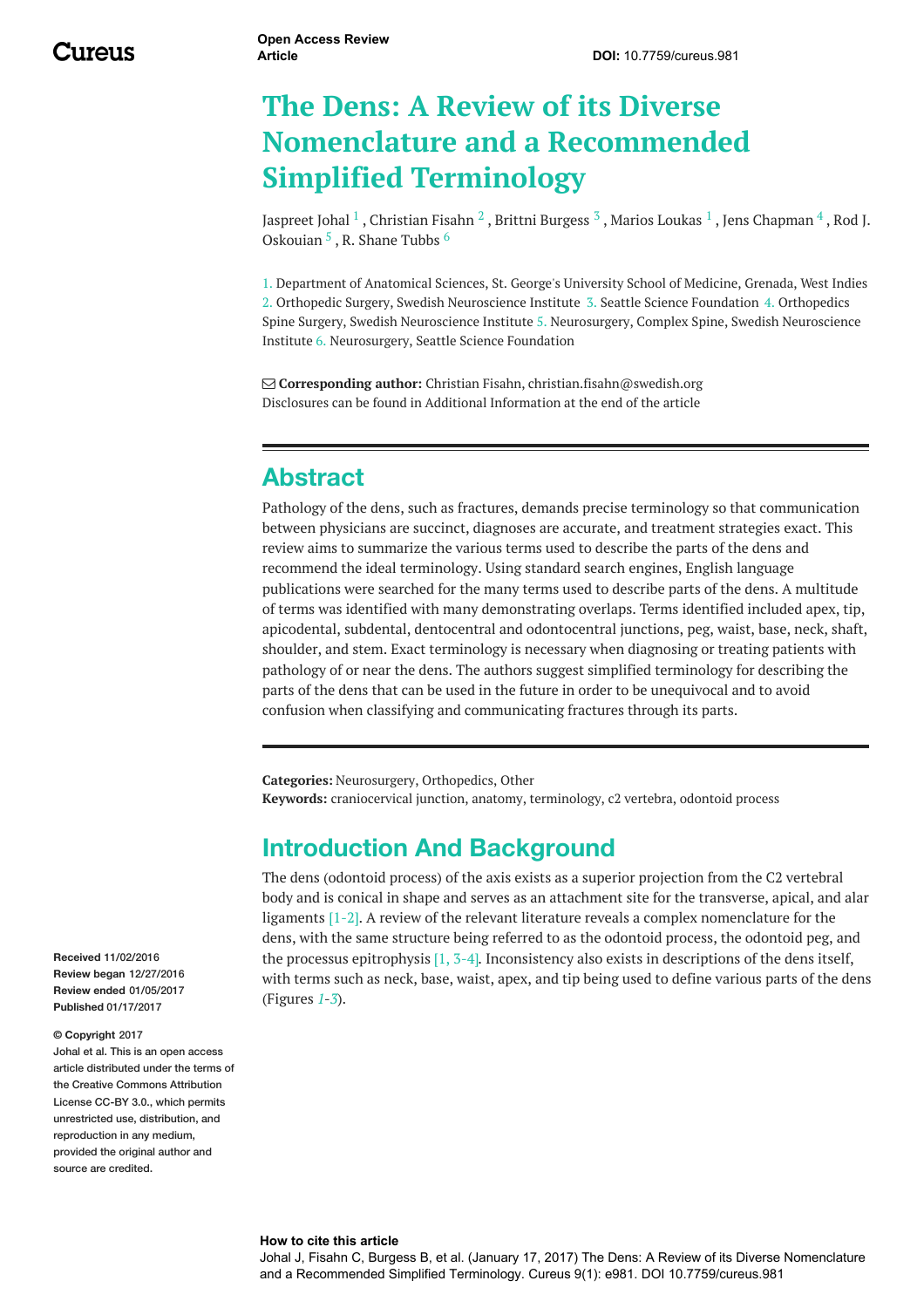## **Cureus**



<span id="page-3-0"></span>**FIGURE 1: 3D reconstructed CT image of C2 noting various terms used to describe parts of the dens.**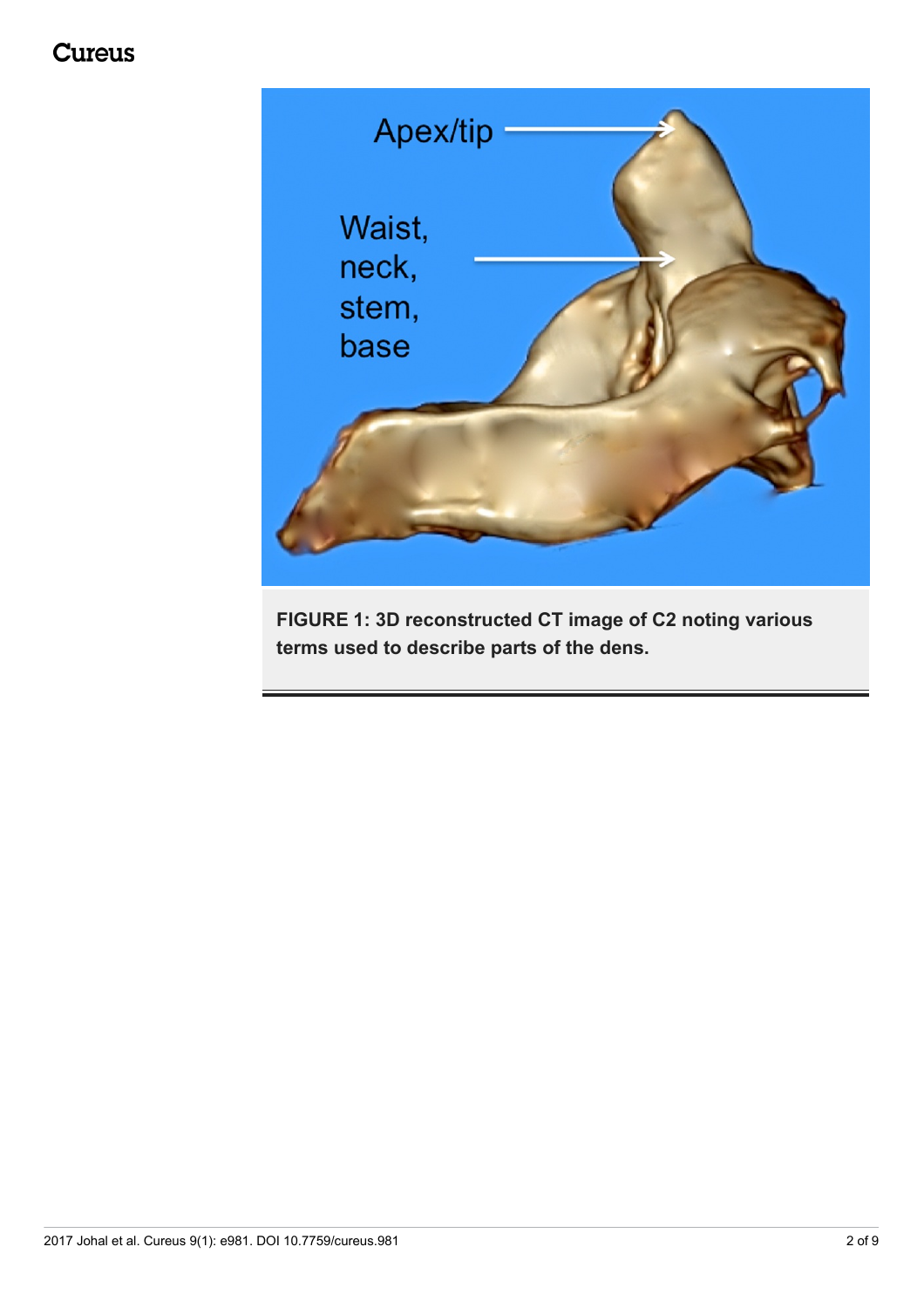## **Cureus**



<span id="page-4-0"></span>**FIGURE 2: 3D reconstructed CT image of C2 noting various terms used to describe parts of the dens.**

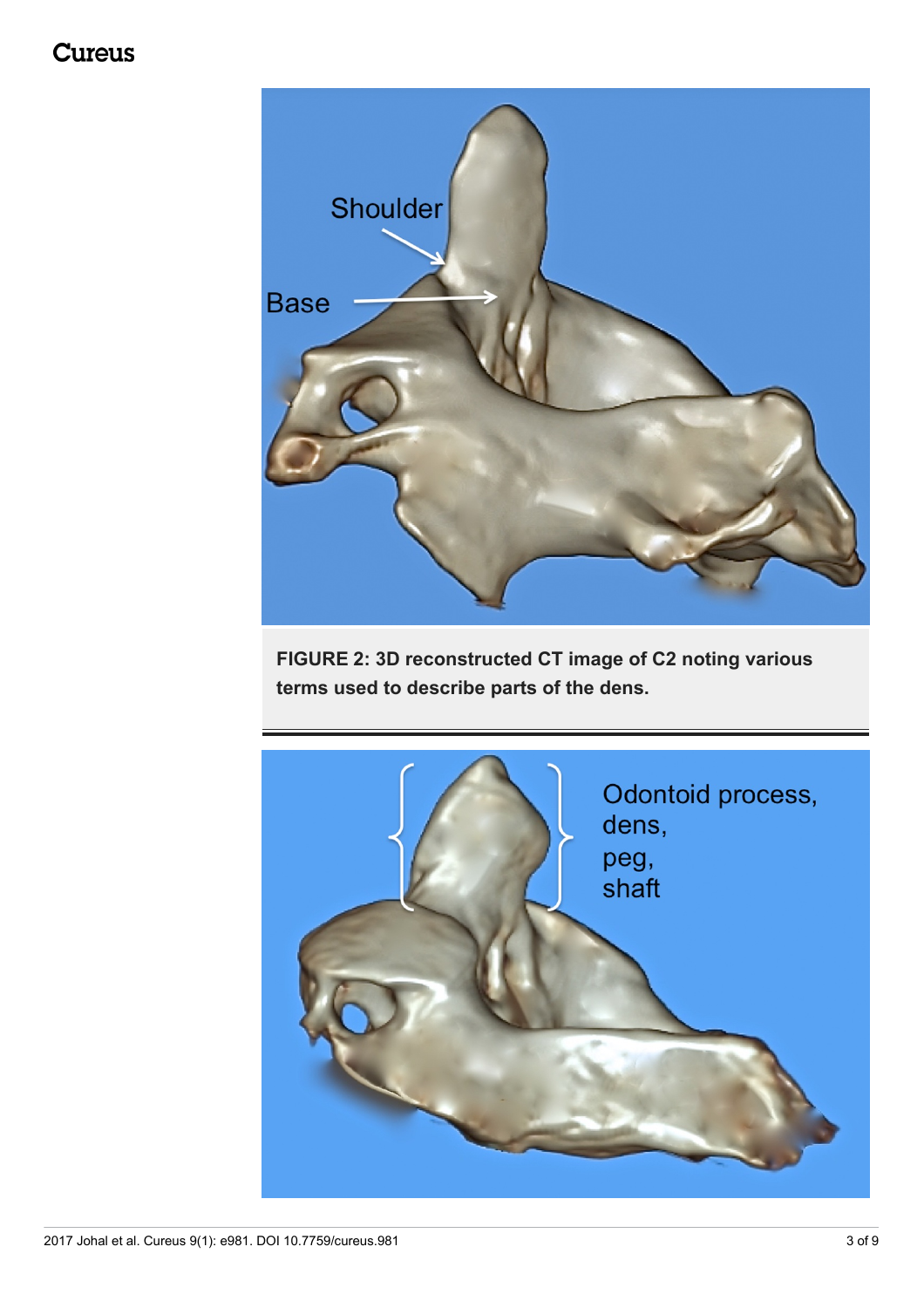### **FIGURE 3: 3D reconstructed CT image of C2 noting various terms used to describe parts of the dens.**

A great deal of structural variability can exist between individuals and their dens and various congenital bony anomalies (e.g., hypoplastic, bifid dens) can alter its structure during the developmental process [5]. Such anomalies may in part contribute to the lack of uniformity observed in the nomenclature of this structure of the upper cervical spine.

### **Review**

### **Anatomical and clinical nomenclature**

The official Terminologia Anatomica term for the odontoid process is the dens. This structure's officially named parts only include an apex and anterior articular and posterior articular facets. However, additionally described parts include a posterior broad groove, which serves as an attachment site for the transverse ligament. The posterolateral surfaces, located just above this groove, serve as an attachment site for the alar ligaments. At its apical end, the dens is pointed in shape and this tip (apex) gives rise to the apical ligament, which extends cephalad to attach onto the basion. The anterior surface of the dens articulates with the anterior arch of the atlas via an ovoid articular facet that is characterized by many vascular foramina [2].

Aydin and Cokluk defined the tip of the dens as extending from the apex of the dens to the apicodental junction and the neck of the dens as the bone between this later junction and a horizontal line connecting the left and right superior articular processes [6]. Caney and Ogden referred to this junction as the chondrum terminale (Figure *[4](#page-3-0)*) [7].



Apicodental junction Chondrum terminale

Subdental synchondrosis, dentocentral junction. odontocentral synchondrosis

### **FIGURE 4: CT scan through a C2 specimen noting the various terms used to describe the fusion points of the dens.**

When reviewing the literature on the clinical processes that manifest at the dens, a great deal of inconsistency is encountered with respect to the nomenclature used to define its various parts. For example, fractures of the dens are often defined by a classification system proposed by Anderson and D'Alonzo [8]. This classification scheme categorizes fractures of the dens based on the anatomical location of the fracture site. Type I fractures of the dens, the least common in incidence, are defined as occurring at the tip or apex of the dens [5]. Type II fractures, which are the most commonly reported, occur at the base or waist of the dens at the point where it attaches to the C2 vertebral body  $[8-9]$ . The waist of the dens has been described differently.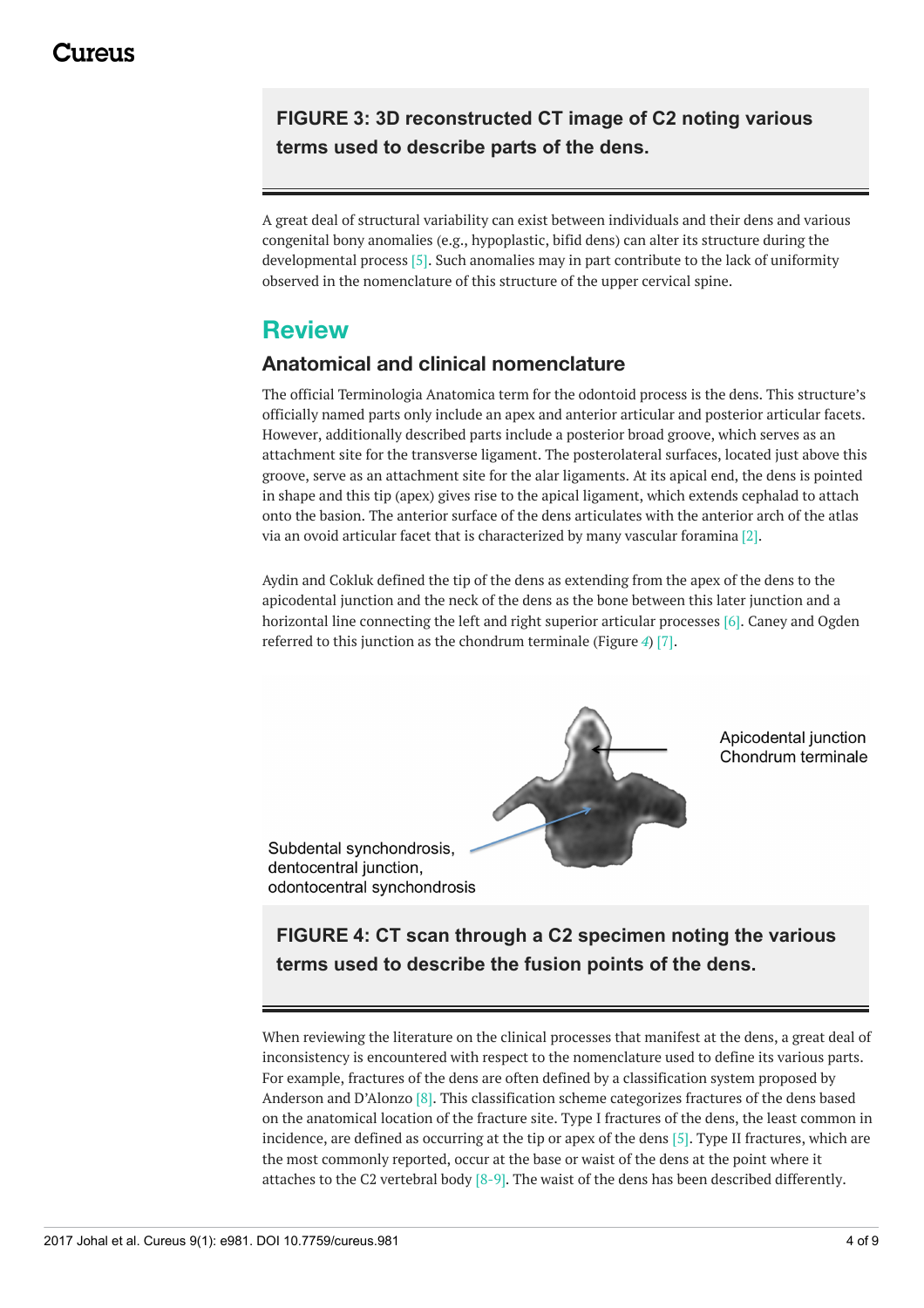### 117A119

<span id="page-6-0"></span>For example, Kulkarni, et al. defined the waist of the dens as the part of the dens with the narrowest transverse diameter [10]. However, Vaccaro stated that this part of the dens was the part just superior to the body of the axis [11]. To further confound the true definition of the base of the dens, Jeffreys stated that an os odontoideum is represented by a fracture through the base of the dens [12]. To further confuse these terms, Sherk and Parke used the terms waist and neck interchangeably for the part of the dens where the transverse ligament passes posteriorly [13]. Finally, Aydin and Cokluk described the base as the bone between the subdental synchondrosis and the part of the dens found along a horizontal line connecting the left and right superior articular processes. They termed this synchondrosis the dentocentral junction (Figure *[4](#page-3-0)*) [6].

Developmentally, the tip or apex of the dens is derived from a distinct secondary ossification center (cuneiform cartilage), whereas the remainder of the dens arises from laterally located primary ossification centers (Figure *[5](#page-4-0)*) [1, 14].



### **FIGURE 5: Schematic of ossification centers of the C2 vertebra.**

The most superior aspect of the dens is shown at A, the junction between the dens and neural arches is shown at B, and the junction between the neural arches and the body of C2 is shown at C.

This figure has been modified after Akobo, et al., Childs Nerv Syst (2015) 31:2025–34.

The connection between the tip of the dens and the remainder of the C2 vertebral body may not be fused completely until the beginning of puberty and, until that point, that particular junction may exist as a cartilaginous physis  $[1]$ . The connection between the tip of the dens and the base that attaches to the axis has been described as the shaft, the stem, or the neck of the dens in various sources [15-16]. The complex development process of the dens, which is not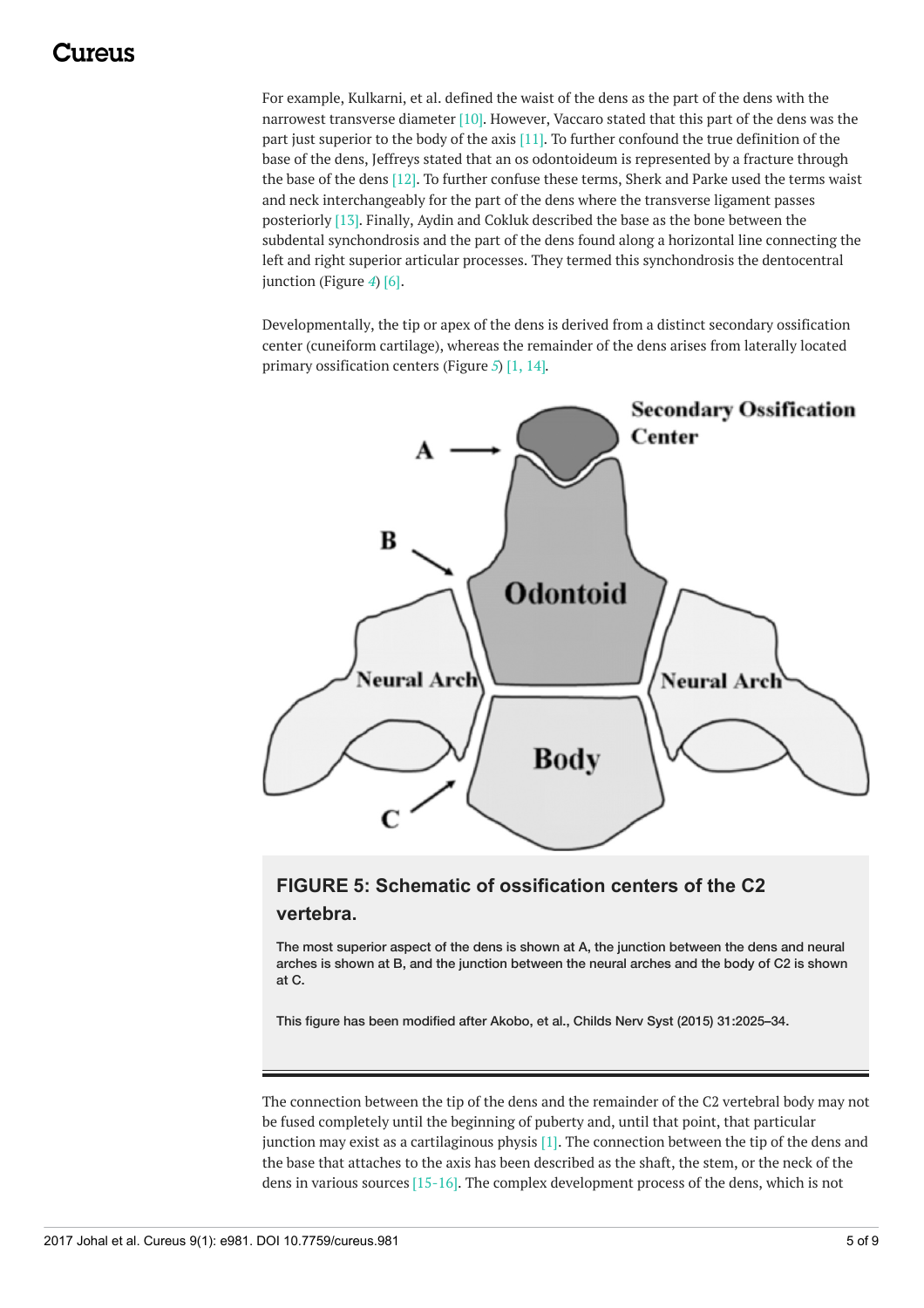## Iureus

<span id="page-7-0"></span>completed until skeletal maturity is attained during puberty, may contribute in part to the incongruity surrounding the nomenclature of the dens. In addition to the terms tip and apex, other terms used for this region of the dens, although not properly defined, include "upper part of the odontoid process" [17] and "proximal tip of the odontoid process" [18].

We suggest the following simplified terminology be used for the dens: Zones I and II with Zone I being the upper one-fourth and Zone II being the lower three-fourths of the dens with the dens being defined from its most superior part to its most inferior part down to the site of fusion of the body of C2, i.e., at the synchondrosis. These zones are defined and delineated in the following figures (Figures *[6](#page-6-0)*-*[7](#page-7-0)*).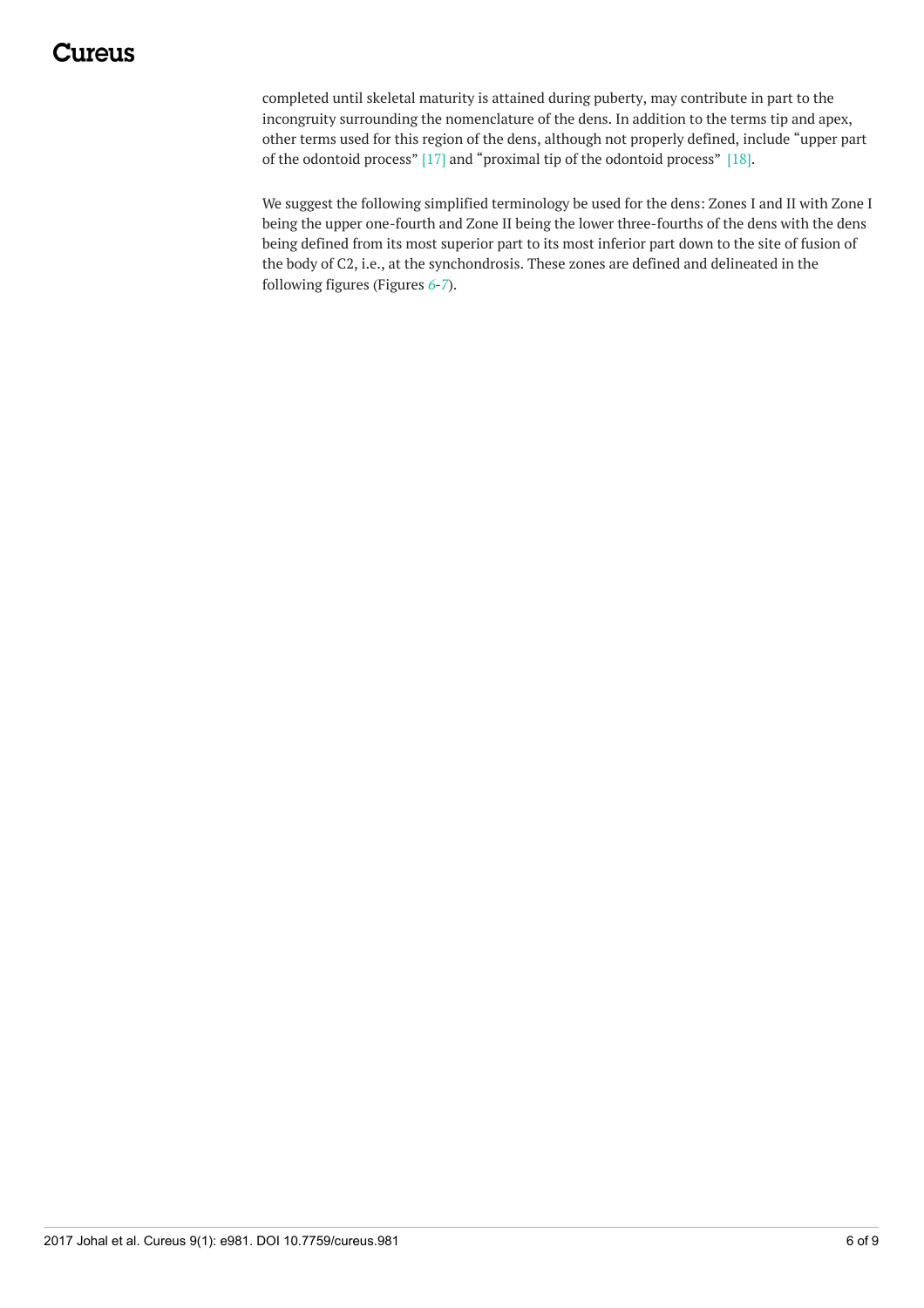

**FIGURE 6: Suggested terminology for simplifying the terms used to describe parts of the dens.**

Zones I and II are used to describe the upper 1/4th and lower 3/4th of the dens.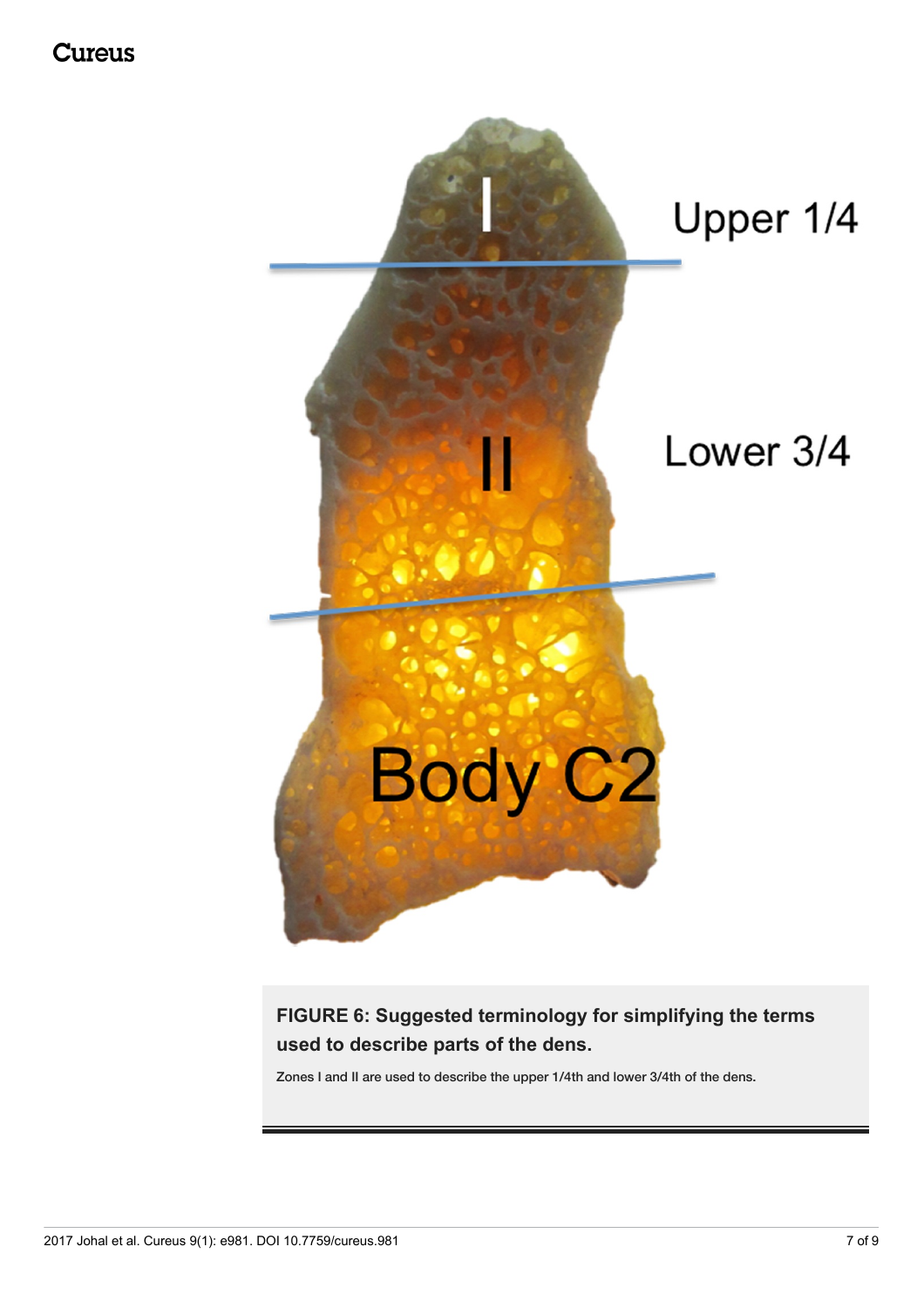### 117A119



#### **FIGURE 7: 3D CT reconstruction of C2.**

Zones I and II are based on defining the dens (vertical line) as the midline portion of C2 that fuses with its body at the synchondrosis (horizontal line).

### **Conclusions**

In conclusion, a great deal of uncertainty exists with respect to which nomenclature should be used to describe the various parts of the dens. The dens itself is often referred to as the odontoid process or odontoid peg. Its most apical end has been referred to as the tip or apex of the dens, and the apical secondary ossification center that eventually connects with the axis is termed the ossiculum terminale. The part connecting the dens to the axis is described in various sources as the stem, shaft, or neck. Jenkins refers to the shaft of the dens as the part that attaches inferiorly to the centrum of the C2 vertebra at the odontocentral synchondrosis [15]. Finally, the protrusion from which the shaft of the dens sprouts off from the axis at the level of the superior articular facets has been described as the waist or base of the dens. This incongruent and difficult to decipher nomenclature further compounds the uncertainty surrounding the development of the dens and the etiology of the various clinical presentations and pathologies associated with it.

We have proposed a novel naming scheme for the dens that labels Zone I as the upper onefourth and Zone II being the lower three-fourths of the dens. Consequentially, Zone I is the site of fusion between the primary and secondary ossification centers of the dens and Zone II is the site of fusion to the synchondrosis between the dens and the body of the C2 vertebra. These terms better reflect the embryological derivation of the dens and simplify communication between clinicians regarding fractures or pathology of this part of the C2 vertebra.

## **Additional Information**

### **Disclosures**